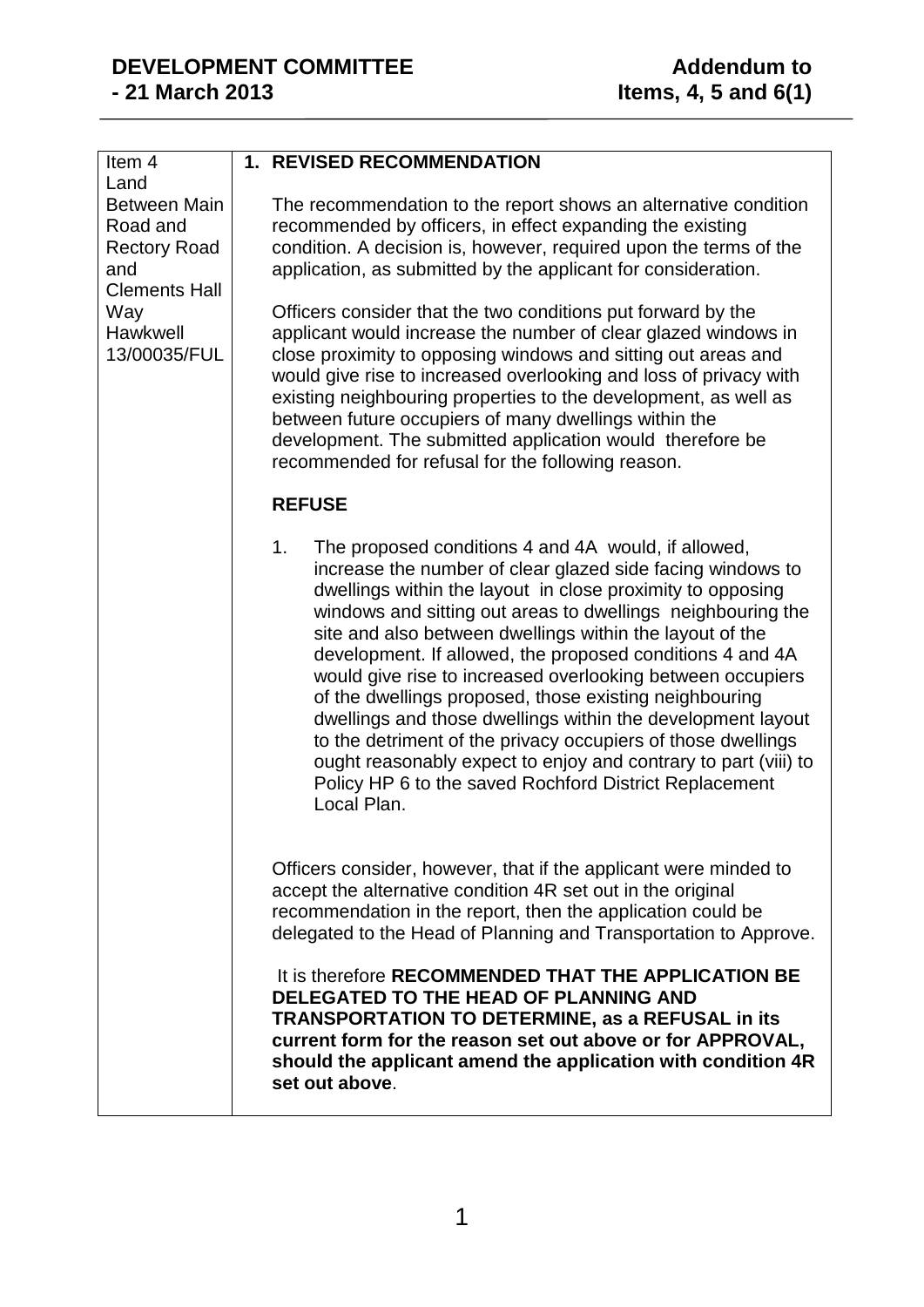| Item <sub>5</sub><br>London                                                            |    | 1. CORRESPONDENCE FROM AGENT                                                                                                                                                                                                                                                                                                                                                                                                                                                                                              |
|----------------------------------------------------------------------------------------|----|---------------------------------------------------------------------------------------------------------------------------------------------------------------------------------------------------------------------------------------------------------------------------------------------------------------------------------------------------------------------------------------------------------------------------------------------------------------------------------------------------------------------------|
| Southend<br>Airport<br>Rochford<br>12/00751/FUL                                        |    | The agent for this application has contacted the Council to identify<br>an inaccuracy within the report. At paragraph 5.13 of the report<br>and elsewhere it states 'Growth of the airport to a 53,300 (plus<br>5,300 cargo) aircraft movements a year airport'. Where it states<br>'plus 5,300 cargo' this should actually read 'including 5,300 cargo'.                                                                                                                                                                 |
|                                                                                        |    | 2. CLARIFYING PARAGRAPH 7.1 WITHIN OFFICER REPORT                                                                                                                                                                                                                                                                                                                                                                                                                                                                         |
|                                                                                        |    | At paragraph 7.1 of the report it states that 'following the expiry of<br>a press advert, the application be referred to the Secretary of<br>State for Communities and Local Government'. Members should<br>be aware that the site notice and press advert displayed for this<br>application identified it as a departure from the development plan<br>currently in force. The site notice expired on 12 February 2013 and<br>the press advert expired on 1 February 2013. Therefore such<br>advertisements have expired. |
|                                                                                        | 3. | <b>CONCLUSION</b>                                                                                                                                                                                                                                                                                                                                                                                                                                                                                                         |
|                                                                                        |    | The officer report be amended to remove the word 'plus' at<br>paragraph 5.13 and elsewhere and replace with 'including'.                                                                                                                                                                                                                                                                                                                                                                                                  |
| Item $6(1)$<br>32 Thorpe<br>Road<br>Hawkwell<br><b>Essex</b><br>SS54EP<br>13/00020/FUL |    | 1. CONDITIONS SUGGESTED BY ECC HIGHWAYS AND<br><b>REASONS FOR LACK OF USE WITHIN THE OFFICER</b><br><b>REPORT</b>                                                                                                                                                                                                                                                                                                                                                                                                         |
|                                                                                        |    | The conditions suggested by ECC Highways and not included<br>within the officer report and the reasoning behind this decision is<br>discussed below; the condition numbering is as per ECC<br>Highways recommendation:-                                                                                                                                                                                                                                                                                                   |
|                                                                                        |    | 1. Prior to commencement of the development a 1.5 metre x 1.5<br>metre pedestrian visibility splay, as measured from and along<br>the highway boundary, shall be provided on both sides of the<br>vehicular access. Such visibility splays shall be retained free of<br>any obstruction in perpetuity. These visibility splays must not<br>form part of the vehicular surface of the access.                                                                                                                              |
|                                                                                        |    | This condition is located within the officer report but in an<br>amended format, as the condition as stated above, could not<br>be achieved on site. This forms condition 9 within the officer<br>report.                                                                                                                                                                                                                                                                                                                 |
|                                                                                        |    | 2. 2 vehicular hardstandings having minimum dimensions of 2.9<br>metres x 5.5 metres for each vehicle shall be provided, 2 for<br>the new property and 2 for the existing property.                                                                                                                                                                                                                                                                                                                                       |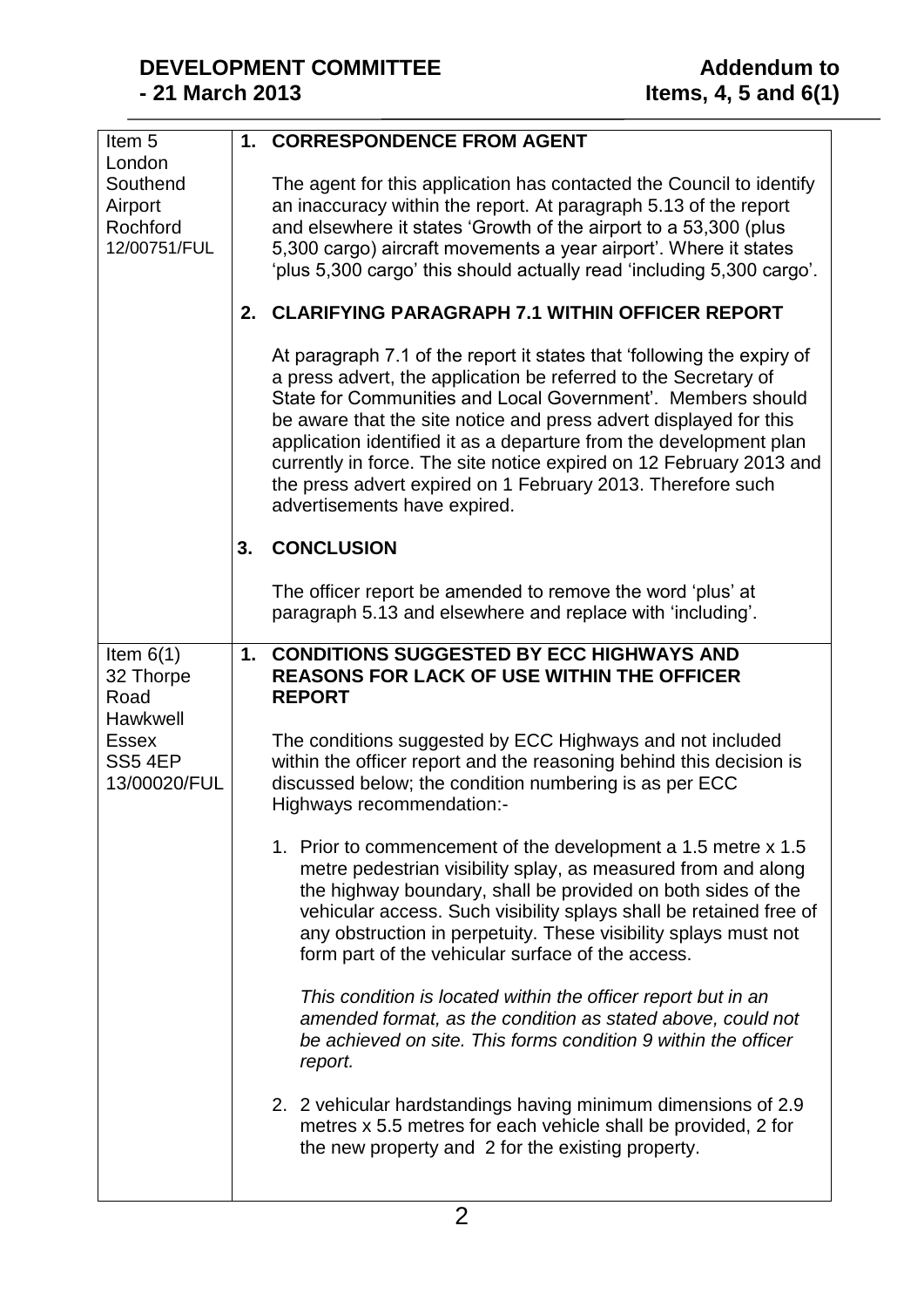|   | The layout drawing, which the applicant would be required to<br>comply with, shows that sufficient parking would be available<br>for the new bungalow. A site visit confirmed that this would also<br>be the case with the existing bungalow. This condition is not<br>considered to be necessary as the layout drawing shows that<br>the new bungalow would achieve this requirement anyway and<br>the existing bungalow is outside of the site boundary and could<br>not be controlled by planning condition.     |
|---|---------------------------------------------------------------------------------------------------------------------------------------------------------------------------------------------------------------------------------------------------------------------------------------------------------------------------------------------------------------------------------------------------------------------------------------------------------------------------------------------------------------------|
|   | 4 Prior to occupation of the development a vehicular turning<br>facility, of a design to be approved in writing by the Local<br>Planning Authority, shall be constructed, surfaced and<br>maintained free from obstruction within the site at all times for<br>that sole purpose.                                                                                                                                                                                                                                   |
|   | Sufficient space is considered to be provided to turn on this site<br>in accordance with the submitted block plan. This condition is<br>not considered to be reasonable or necessary.                                                                                                                                                                                                                                                                                                                               |
| 5 | No unbound material shall be used in the surface treatment of<br>the vehicular access within 6 metres of the highway boundary.                                                                                                                                                                                                                                                                                                                                                                                      |
|   | There is an existing hard surfaced driveway, which would form<br>the new private drive, therefore this condition is not considered<br>to be necessary.                                                                                                                                                                                                                                                                                                                                                              |
| 6 | Prior to the commencement of works on site the applicant shall<br>indicate in writing to the Local Planning Authority an area within<br>the curtilage of the site for the reception and storage of building<br>materials clear of the highway.                                                                                                                                                                                                                                                                      |
|   | Recent officer discussions have concluded that this type of<br>condition, which can often include a requirement for parking of<br>operatives' vehicles as well is neither reasonable, enforceable<br>nor relevant for such small scale of development. It is<br>considered that there is sufficient space on the site anyway for<br>the storage of building materials. The ambition of the condition<br>to keep the highway clear of obstructions is admirable but it is<br>not directly within the planning remit. |
| 8 | Prior to occupation of the proposed development, the<br>developer shall be responsible for the provision and<br>implementation of a Travel Information and Marketing Scheme<br>for sustainable transport, approved by Essex County Council.                                                                                                                                                                                                                                                                         |
|   | Not considered reasonable for this scale of development. This<br>condition was also not imposed on the previously approved<br>application.                                                                                                                                                                                                                                                                                                                                                                          |